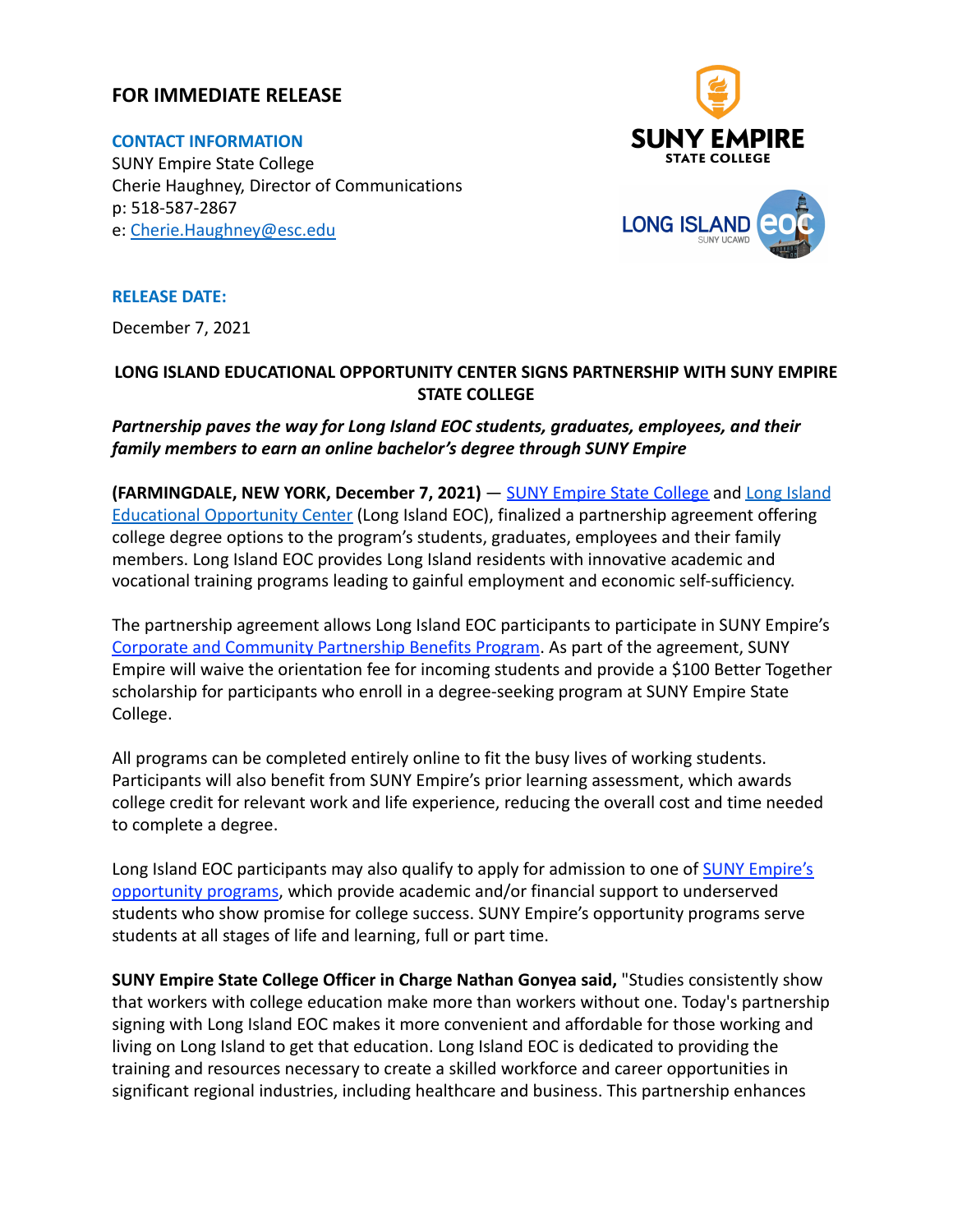# **FOR IMMEDIATE RELEASE**

#### **CONTACT INFORMATION**

SUNY Empire State College Cherie Haughney, Director of Communications p: 518-587-2867 e: [Cherie.Haughney@esc.edu](mailto:Cherie.Haughney@esc.edu)



their work, providing an educational pathway to a flexible, online college degree through SUNY Empire. We look forward to working with Long Island EOC, and we are excited to welcome its members, employees, students, and retirees to the SUNY Empire community."

**SUNY Empire State College Senior Director of Opportunity Programs Dana Brown said,** "I am so pleased to partner with Long Island EOC. A significant number of students in our opportunity programs live on Long Island and having another resource to support our students is vitally important. We look forward to working with Long Island EOC to increase supports and opportunities for success for students across the board."

#### **SUNY Empire State College Director of Corporate and Community Partnerships Kylie Byrne**

**said,** "For five decades, Long Island EOC has offered services to underserved adults, a commitment SUNY Empire also has shared over the last 50 years. Our partnership will strengthen the work of both organizations and ensure that students have a pathway to college success."

#### **Long Island Educational Opportunity Center Interim Executive Director Charles Miranda said,**

**"**The agreement between SUNY Empire State College and the Long Island Educational Opportunity Center is the latest example of connecting SUNY's wide-ranging higher-education programs with Long Island EOC students. Our partnership with SUNY Empire enables our students and the communities we serve the opportunity to achieve life-altering accomplishments through SUNY Empire's certificate and degree programs. The Long Island EOC strives to create a positive influence in our students' everyday lives, and our relationship with SUNY Empire will help make a difference in our student's quality of life, changing their future for the better."

#### **About SUNY Empire State College**

SUNY Empire State College educates 17,000 students per year in person, online, and through a blend of both, at locations in every region of New York and at eight international sites worldwide. Together with one of SUNY Empire's 700 faculty mentors, each student designs their own individualized pathway to a college degree that accommodates their schedule and awards credit for prior college-level learning. SUNY Empire awards approximately 3,000 degrees annually and 94 percent of graduates stay in New York state. Today, more than 92,000 SUNY Empire alumni are entrepreneurs, veterans, and active members of the military, professional athletes, teachers, medical professionals, and leaders in their field, as well as in their communities. To learn more, visit [www.esc.edu](http://www.esc.edu) and follow the college on social media @SUNYEmpire.